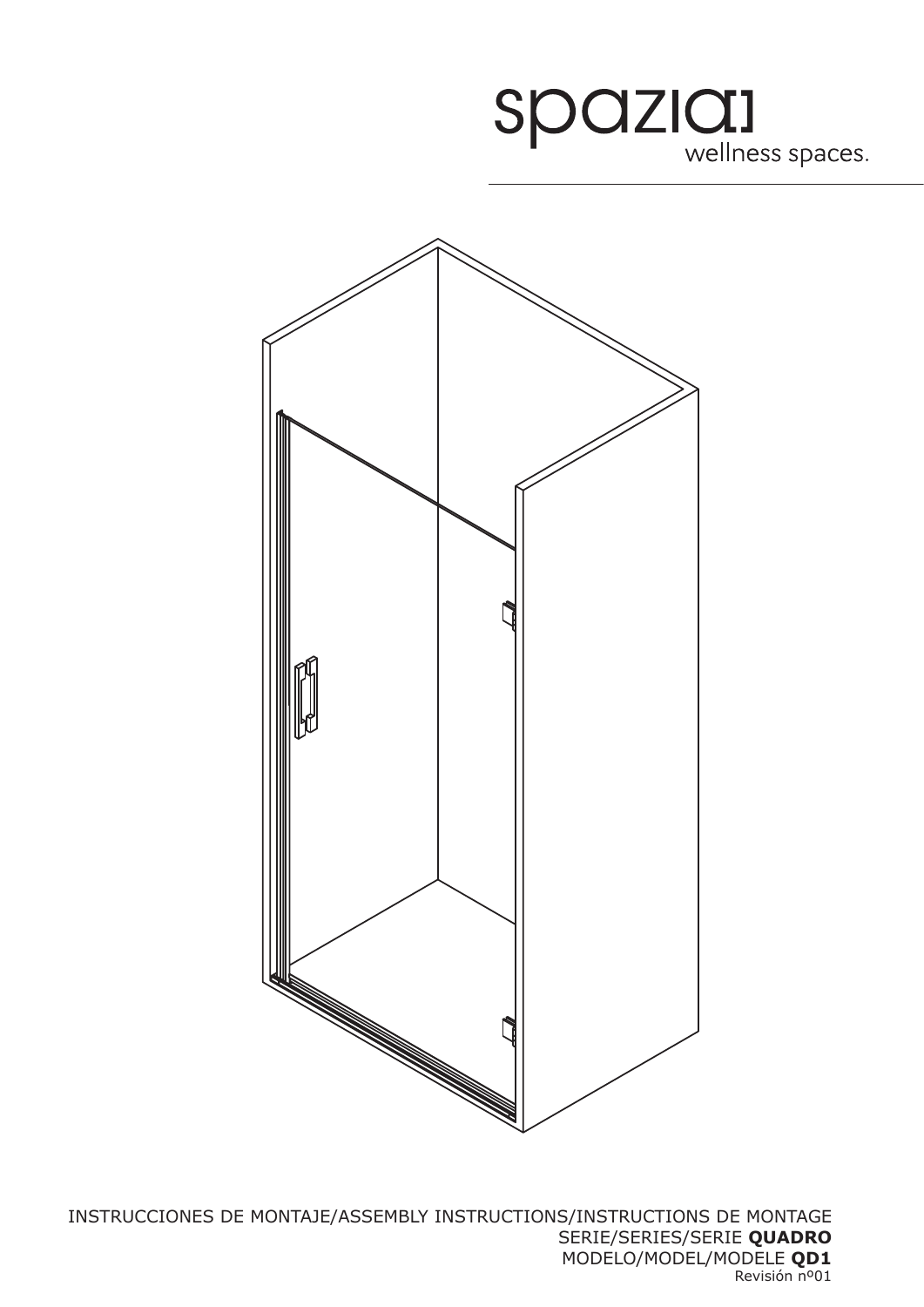

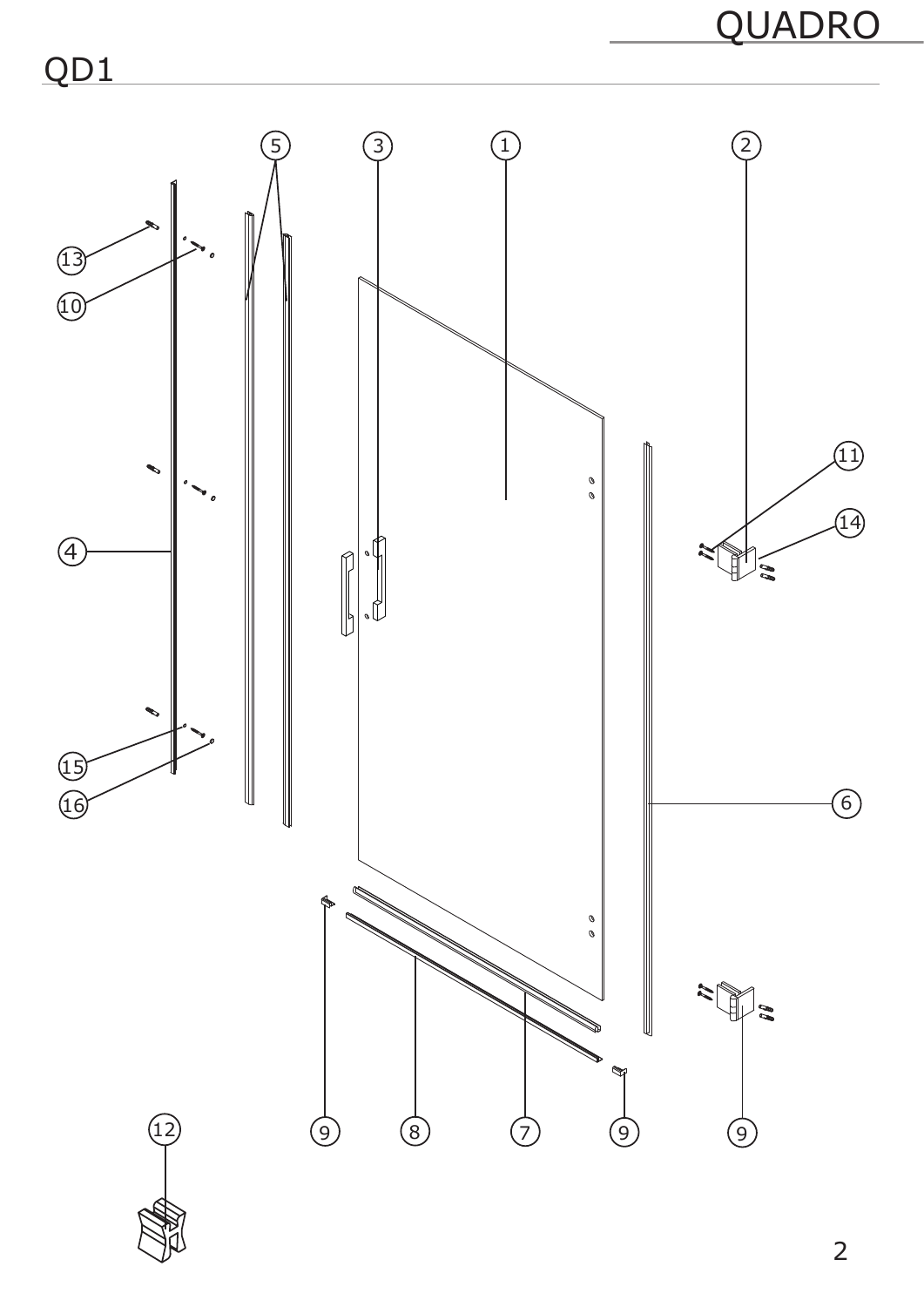## COMPONENTES/COMPONENTS/COMPOSANTS

| <b>CODE</b>    | <b>DESCRIPTION</b>        |                                |                              | lunits         |
|----------------|---------------------------|--------------------------------|------------------------------|----------------|
| $\mathbf{1}$   | VIDRIO MÓVIL              | <b>MOBILE GLASS</b>            | PAROI MOBILE                 | $\mathbf{1}$   |
| $\overline{2}$ | <b>BISAGRA</b>            | <b>HINGE</b>                   | CHARNIÈRE                    | $\overline{2}$ |
| 3              | <b>TIRADOR</b>            | <b>SHOOTER</b>                 | <b>TIREUR</b>                | $\mathbf{1}$   |
| 4              | <b>CIERRE LATERAL</b>     | <b>LATERAL CLOSING</b>         | FERMETURE LATÉRALE           | $\mathbf 1$    |
| 5              | JUNTA MAGNÉTICA           | MAGNETIC JOINT                 | JOINT MAGNÉTIQUE             | $\overline{2}$ |
| 6              | <b>JUNTA BISAGRA</b>      | <b>JOINT HINGE</b>             | JOINT DE LA CHARNIÈRE        | 1              |
| $\overline{7}$ | <b>GOMA INFERIOR</b>      | <b>LOWER RUBBER</b>            | JOINT INFÉRIEUR              | 1              |
| 8              | <b>VIERTEAGUAS</b>        | <b>RAIN GUARD</b>              | <b>REJINGOT</b>              | $\mathbf{1}$   |
| 9              | <b>REMATE VIERTEAGUAS</b> | <b>FINISH RAIN GUARD</b>       | COUVERCLE DU REJINGOT        | $\overline{2}$ |
| 10             | <b>TORNILLOS A PARED</b>  | <b>WALL SCREW</b>              | <b>VIS MURALE</b>            | 3              |
| 11             | TORNILLO INOX. (BISAGRA)  | <b>SCREW STAINLESS (HINGE)</b> | VIS INOX. (CHARNIÈRE)        | $\overline{4}$ |
| 12             | <b>TACO</b>               | <b>WALL PLUG</b>               | <b>CHEVILLE</b>              | 3              |
| 13             | TACO (BISAGRAS)           | WALL PLUG (HINGE)              | CHEVILLE (CHARNIÈRE)         | 4              |
| 14             | <b>ARANDELAS</b>          | <b>WASHER</b>                  | <b>RONDELLE</b>              | 3              |
| 15             | <b>EMBELLECEDORES</b>     | <b>FINISH SCREW</b>            | <b>ENJOLIVEURS CACHE-VIS</b> | 3              |
| 16             | CALZO                     | <b>CHOCK</b>                   | <b>CALE</b>                  | 1              |

HERRAMIENTAS NECESARIAS/TOOLS NEEDED/OUTILS NÉCESSAIRES

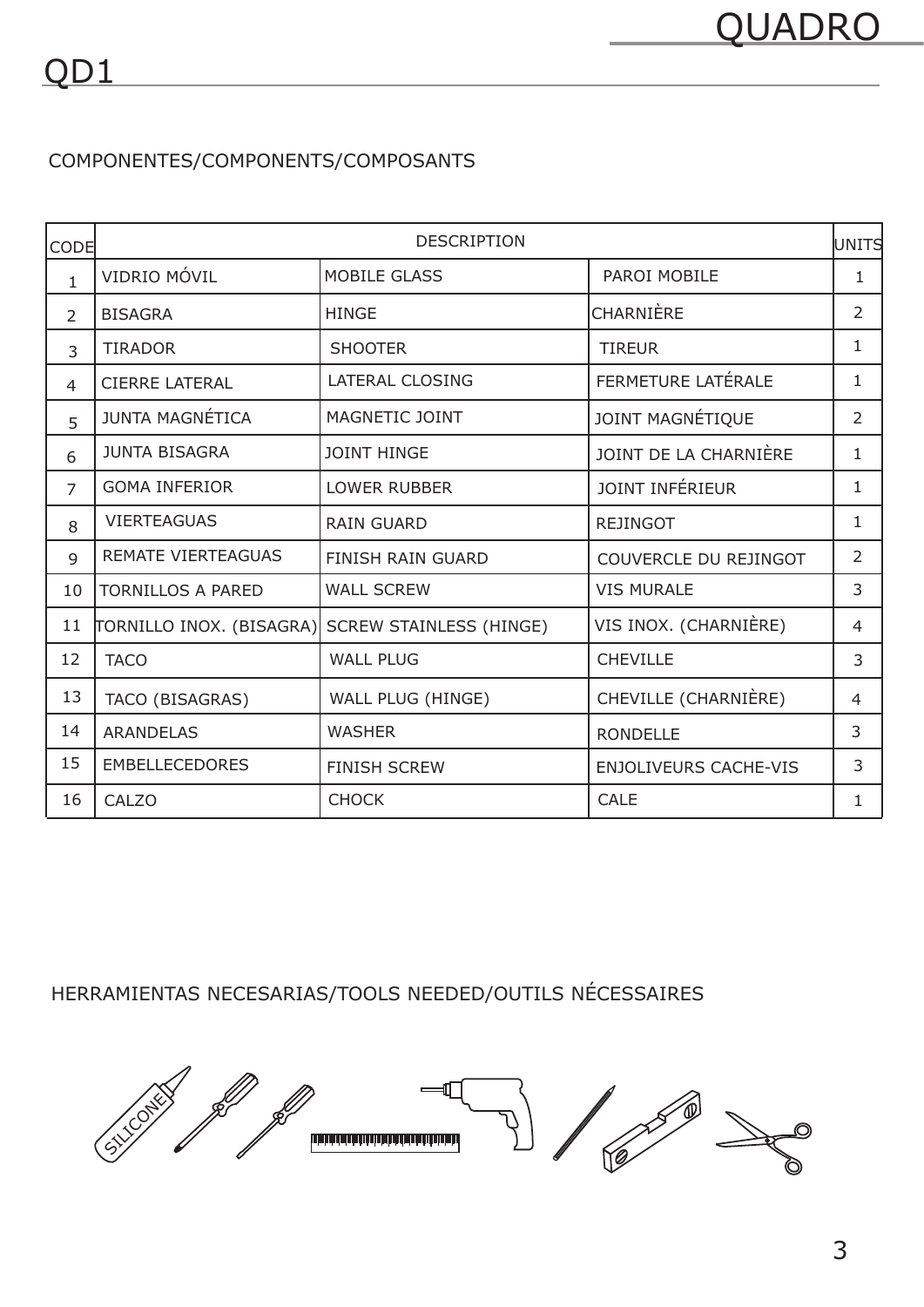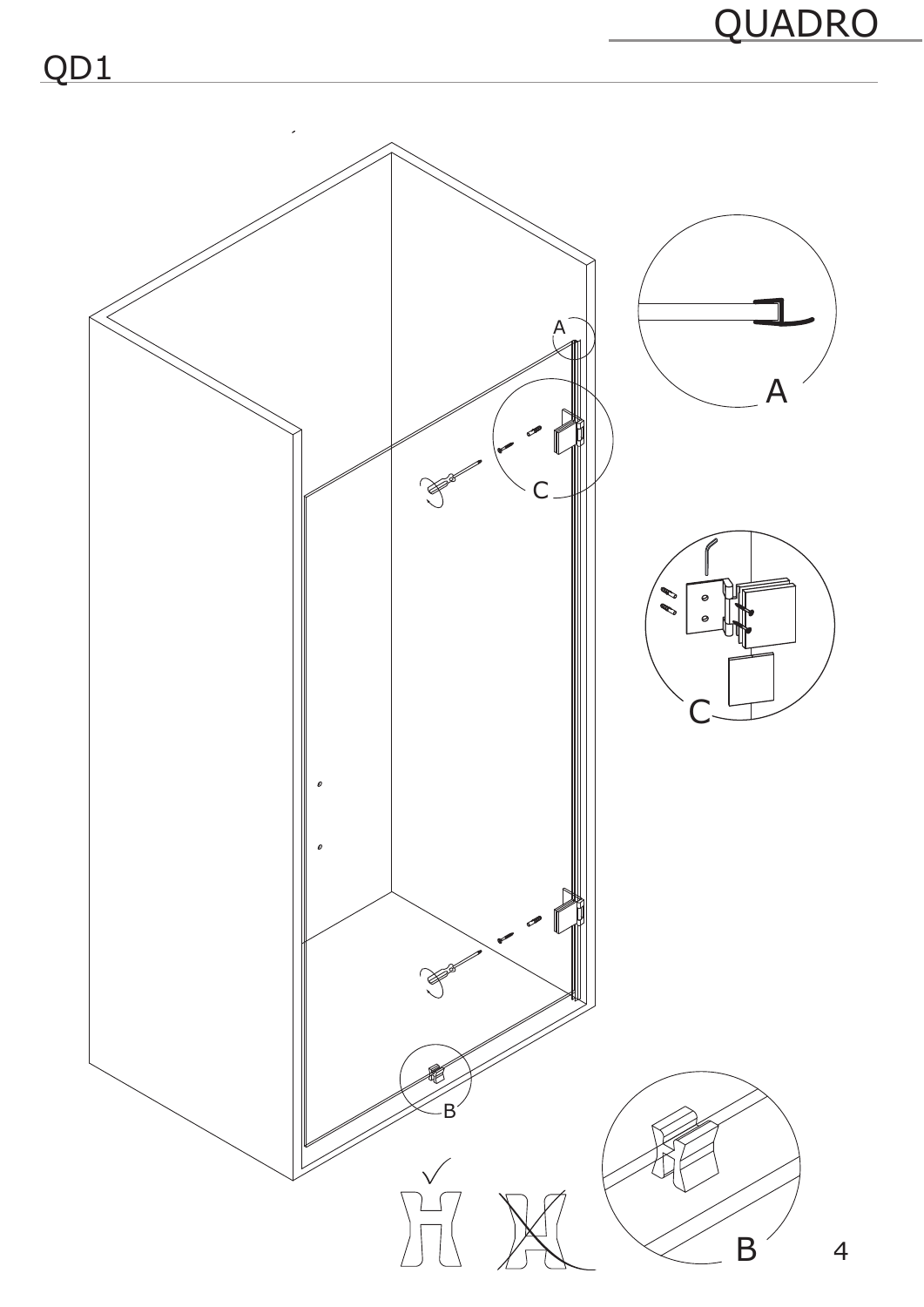